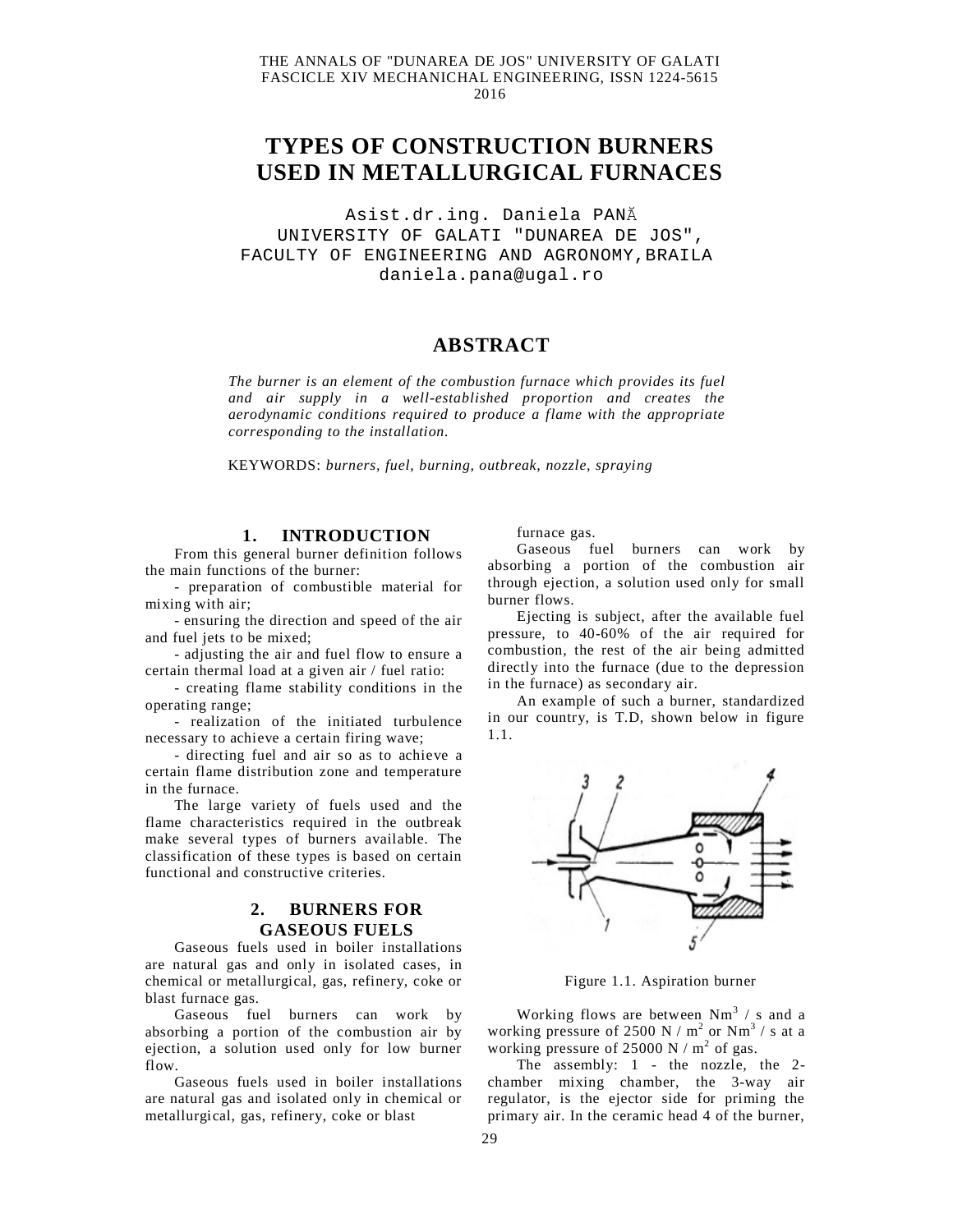part of the fuel mixture is taken up by a few holes and driven through an annular groove 5 where during operation it stabilizes the pilot flame which in turn flames on the central central jet.

This burner is a gas-fired, full-flow, kinetic burner, stabilized with a flaming pilot with natural turbulence.

For larger flows, it is possible to combine, by placing on a circle 3 or 4, the secondary air supply being made through the center of the burner system.

The advantage of self-priming burners is primarily that they do not require an air blower and secondly that the suction air flow is proportional to the gas flow passing through the nozzle to different operating loads.

The main drawbacks of the autosampler burners are the relatively narrow limits of flow regulation and the impossibility of effectively controlling air flow due to the presence of secondary air.

These disadvantages limit the current use of these burners to about 0.05  $\text{m}^3$  / s of fuel and to installations that do not require the automation of the combustion process.

Improvement of the suction conditions at the self-priming burners can be done by using two or three stage ejectors, in which case the injector coefficient increases, but the quality of the homogenization of the mixture decreases, resulting in long, bright and light kineticdiffusive flame.

Inspired air burners, used for small, medium and large flows, eliminate the disadvantages of self-sparking burners being elastic and adjustable flame.

In relation to the combustion air, the fuel gas can be admitted centrally, median or peripherally. Depending on the intake position, the mixture of air and fuel gas is made more homogeneous or less complete.

In the case of central intake burners, an example is shown in figure 1.2, the degree of mixing is relatively low, especially in the center of the burner, resulting in a flame with a pronounced diffusive character, thus long and bright.



Figure 1.2. Burner with central inlet.

In the case of burners with peripheral intake, for example the burner shown in figure 6.3, the mixture is very good because the gas intake is more dispersed in the air flow;

The burner will have a firing with a pronounced kinetic character, so the short and unlit flame.

Medium gas intake leads to flames with average characteristics. A burner of such construction is G.A.R. shown in figure 1.4. Burner flows are from  $0.007 - 0.055$  Nm<sup>3</sup>/s.



Figure 1.3. Burner with peripheral inlet.

Fuel flows through the annular space between the two air jets.

The outside air flow is higher than the internal air flow, and in addition, by making a swirling motion, it will provide a greater angle of flow of the mixing jet.

In air-fired burners the air pressure is 600- 2000 N/m<sup>2</sup>, depending on the aerodynamic strength of the stirrup, and the gas is admitted at a pressure of 2000-15000  $N/m^2$ .



Figure 1.4. Medium intake burner.

The gas outlet velocity in the holes is about 10 times higher than the air to ensure its penetration across the airflow depth.

In the construction of large flow burners, or burners for large tunnel outbreaks, devices are provided that create the conditions of an intensified combustion.

In axial motion, the strong turbulence needed to increase combustion can be achieved by introducing non-aerodynamic hurdles into the jet of mixing, which causes turbulence by suddenly accelerating the current and local turbines created behind the obstacle.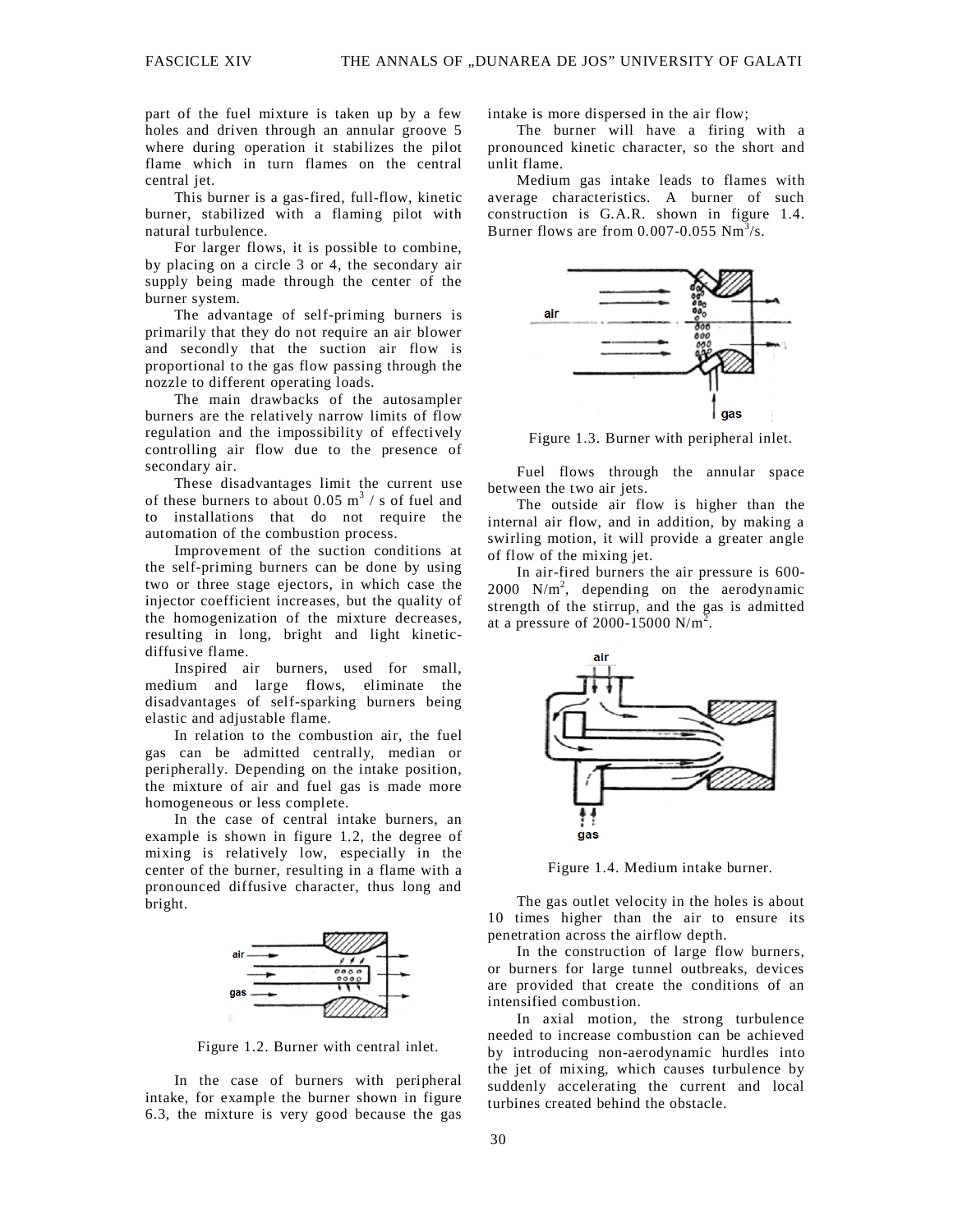Such obstacles may be grids or nozzles, whose effect on turbulence is always determined experimentally.

A very much used method for combustion intensification is the vortexing of the fuel mixture before the combustion zone.

In general, a helical movement of the combustion air is provided, which, being relatively large, enters the helical movement and the fuel.

Turbulence is obtained either by introducing the air into the burner by means of a spiral shell or by introducing into the air a series of pallets (possibly with adjustable direction) that imparts air to the circulation. Figure 1.5 shows a typical construction solution.

From a functional point of view, such burners, due to the large turbulence created in the helical movement and well-formed mixing, give short kinetic flames and a large flare angle.



Figure 1.5. Burner with turbulent air flow.

As a constructive feature, it should be noted that swirling air burners can only be achieved with a peripheral gas inlet. In the center of the turbine is created an area with small axial velocities (sometimes null or negative), the high speed being at the periphery. It is therefore normal for the fuel jet to be introduced peripherally, where the specific air flow per section is higher. Figure 1.6 shows the velocity spectrum at the turbulent air injection.



Figure 1.6. Flow chart of the turbine burner.

In the case of too strong swirling, depressurised areas may appear in the center of the burner, with reverse fluid circulation (from the furnace to the burner).

Such situations should be avoided either by shuffling the vortex, or by accelerating in the exit nozzle the entire jet so that in the center the speeds will be advancing.

The return (return) of the flame to the burner results in its destruction.

In rare cases, it is necessary to obtain long (radiant) flares in the outbreak. Such flames can be achieved by diffuse combustion of fuel, a process in which cracking at high temperature in the absence of air of the fuel will result in the appearance of the free carbon which is radiant in the flame.

Diffusive flame burners with circular or rectangular ducts ensure that air and gas penetrate into the furnace in parallel jets of the same velocity and low turbulence to avoid rapid mixing. Examples of such burners are given in Figure 1.7 below.



Figure 1.7. Burner flame diffuser.

## **3. BURNERS FOR LIQUID FUEL**

In order to achieve the combustion of the liquid fuel in a short time, the furnace run time, the liquid fuel must be sprayed in fine droplets, thereby increasing the contact surface with the combustion air and shifting the thickness of the air layer.

Printing the energy required to separate fuel in small droplets is done either by compressing the fuel by means of a pump (spray drift) or by a secondary agent: combustion air or steam (agent spraying).

The special fuel used in small boilers is sufficiently fluid for spraying, but the oil has to be preheated to 360-420 K for the necessary fluidity.

Mechanical spraying burners have the main spraying nozzle as the main spraying nozzle.

The fueled fuel gets high, then, due to friction with the air in the environment it is expanding, the jet drops in fine drops.

For better spraying, the acceleration received in the nozzle is generally accompanied by printing a helical jet movement, in which case the velocities increase, and due to the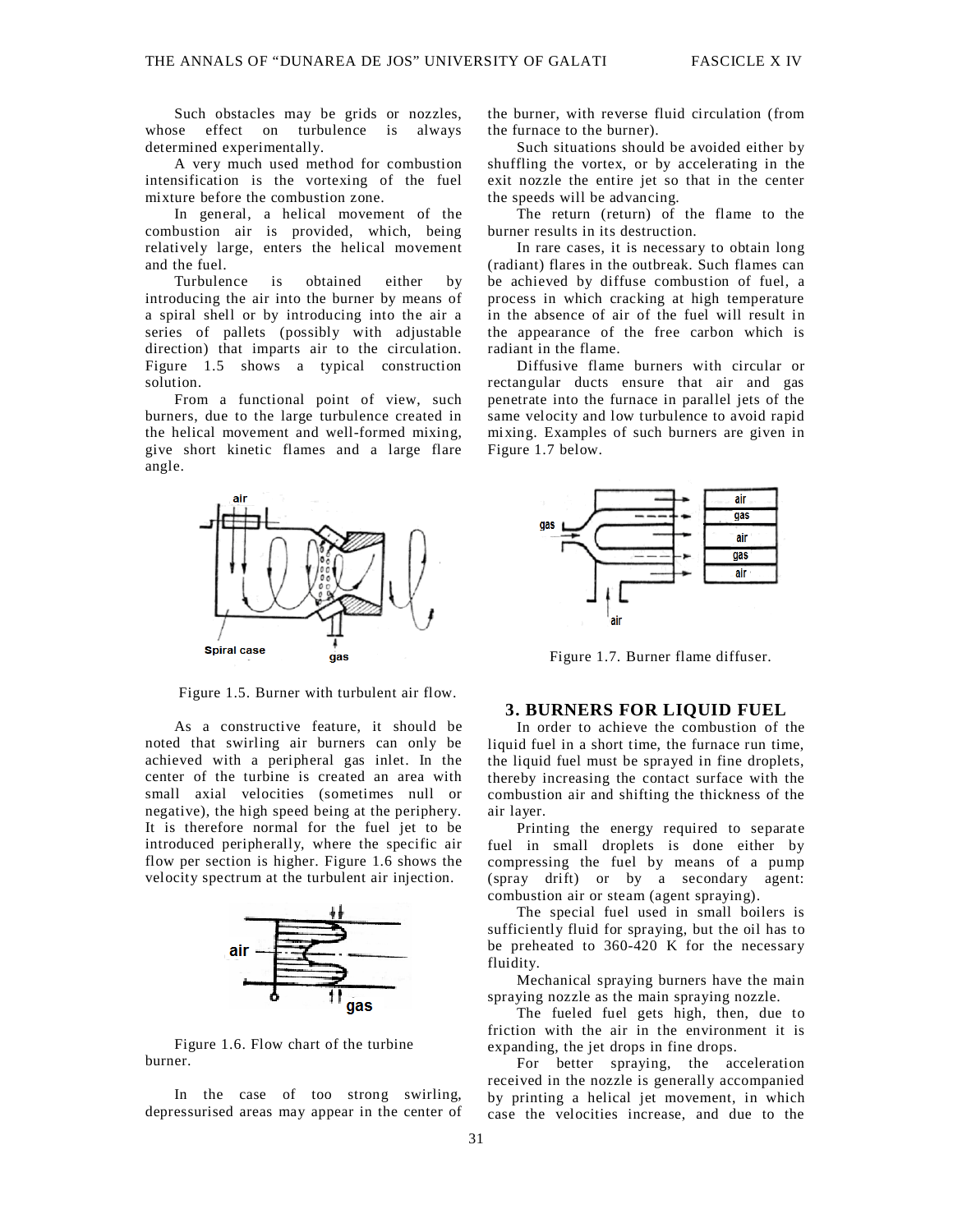strong flare out of the orifice, spraying is finer. Figure 1.8 shows a swirl nozzle.



Figure 1.8. Swirl injection aid.

The main disadvantage of simple spraying nozzles is that the particle diameter d is directly influenced by the injection pressure p and the flow rate B at which the injector works:

$$
d \approx \frac{1}{p} \text{ so } d \approx \frac{1}{B^2} \tag{1}
$$

It results, for example, that the particle diameter will increase 16 times in operation at the load of 25% of the nominal flow, and thus the burn will become worse.

For this reason, the minimum injection pressure is limited to about 10 bar.

The mentioned disadvantage can be largely avoided by adopting a swirl nozzle construction with fuel recirculation as shown in the figure below, figure 1.9



Figure 1.9. Swirl and recirculation injection aid.

In these systems the intake fuel flow is constant, the load variation being obtained by adjusting the flow rate.

It follows that the tangential velocity is constant at the nozzle exit at any flow rate and only varies axial velocity. As the tangential velocity is large enough to ensure a fine spraying, even at low flow rates and low axial velocities, the burner will work in good conditions.

Burners that use combustion air as a spraying agent have different forms of construction;

Generally, however, fuel, admitted as a thin film or small diameter vein, is sprayed by the air that passes through the velocity through this area.

The amount of air used for spraying is 40- 100% of the combustion air at a pressure of 6000-10000 N  $/$  m  $^{2}$ , at medium pressure spraying.

As an example, figure 1.10 shows a low pressure spraying burner, in which the fuel film is created by a rotating cup.

The burner construction is of a block type, comprising inside its drive motor, spray air blower, fuel filters, adjusting valve and rotary cup.

Such burners are manufactured for flows of 0.007-0.055 kg / s of fuel.



Figure 1.10. Rotary cup burner.

The integral blowing of the combustion air leads to the possibility of automatic adjustment to these burners.

Burners that use high pressure air, 0.7-2 bar (sometimes 6 Bar) are used only in companies with a compressed air network for technological purposes, so installing a burner's own compressor is not economical.

The airflow required for spraying is 3-10% of the combustion air,  $0.30$ -1.3 kg / air per kg of spraying fuel.

With a high sprayer pressure, high velocities can be obtained at the exit nozzle where the fuel is also fed.

The spraying is fine and the jet angle of the jet may be small in the case of simple nozzles, or high when a swirling propeller is inserted on the air path.

Figure 1.10 shows a high-pressure air sprinkler; At the same type of burner, steam (similar pressure) can be used as a spraying agent.

The construction of the burner does not change, but there are a number of disadvantages related to the use of steam:

- the consumption of 0.3-0.5 kg / steam per kg of fuel represents 3-4% of the boiler output;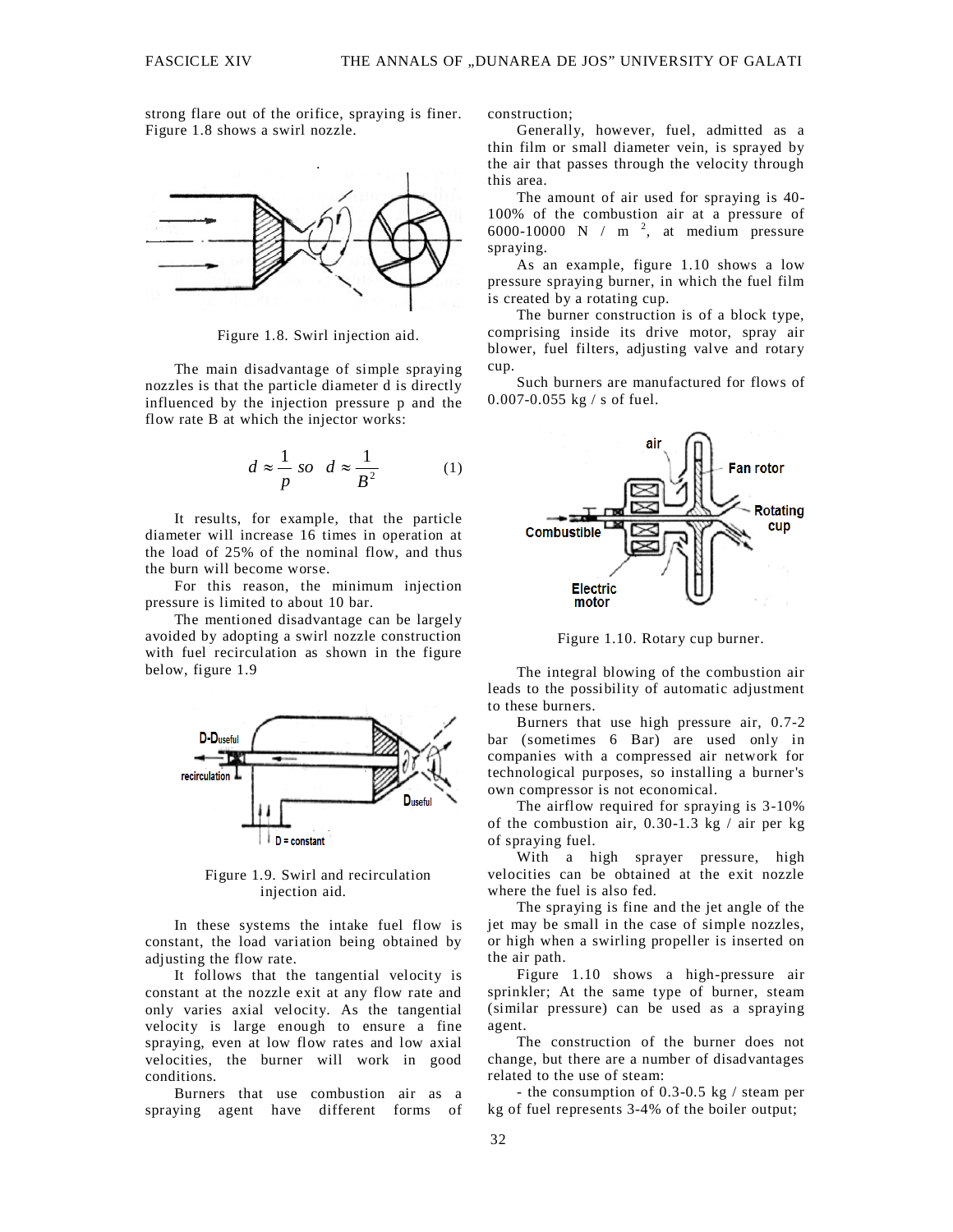- increase the  $H_2O$  content in the combustion gases and raise the dew point temperature;

- the steam consumed is not recovered as condensate, so the treated water consumption of the boiler increases.

The above mentioned drawbacks make the spray steam burners not to be used in small boilers but as backup burners in case of damage to other burners, their simple construction and their functional independence being the main advantages for such uses.

Thanks to the large boilers, the possibility to make very fine steam sprays and to reduce the excess air at values of 1.02-1.05, they make such burners to be used in the case of burning sulfur sulphides.

Multiple methods of obtaining liquid fuel spraying require a comparative analysis of these.

The main comparison criteria are:

- spraying characteristics (by mean and maximum droplet diameter)

- the cost of the installation

- the power required to compress fuel or air.

Spray uniformization is characteristic of each type of injector, experimentally determined as the ratio between the maximum droplet diameter and the mean diameter.

A relatively good uniformity is obtained in the case of air spray where the ratio dmax / dmed is about 3;

Larger unevenness results in mechanical spraying, which makes the burners for such burners long.

An overall economic benchmark is the cost of spraying.

Low-pressure air spraying is the most economical in the field of small flow rates for 1 or 2MW boilers, and mechanical spraying is economical in the field of high flow rates.

Medium and high pressure spraying should only be used when it is necessary to obtain a short flame by a finer spraying of the fuel.

Finally, the power required to spray is also dependent on the system adopted. The mean values are:

- for low pressure air spray: 26.5 kW/kg/s;

- average pressure: 212 kW/kg/s;

- high pressure: 212 kW/kg/s

- for mechanical spraying: 18.5 kW/kg/s

## **4. BURNERS\_FOR PULVERIZED CARBONS**

The complexity of the charcoal power plant makes this solution only for medium and large boilers. It follows that these burners will be for big fuel flows.

Transporting pulverized coal by pneumatic

means, the burners have the advantage of receiving a mixture of primary air (about 20- 50% of total air) with coal, the role of the burner remaining only to carry out the further mixing of the primary air jet with air secondary.

The presence in the burner channels of a mixture of air-coal, which is very easily flammable due to volatile content, makes the flame retardant explosion hazard much higher than that of burners for other fuels.

Avoiding the danger of explosion is generally done by fitting an obstacle in the exit opening of the primary mixture to create locally an increased flow velocity greater than the propagation velocity of a flame front and to avoid by the direct radiation of the furnace, the primary mixture whose excessive heating could lead to self-ignition.

A burner used for medium fuel flows is shown in figure 1.11 with the ring-shaped outlet of the mixture.



Figure 1.11. Circular burner for pulverized coal.

The introduction of the primary air-fuel mixture is done through the central pipe at the end of which the conical piece of ceramic material is found to protect the flame retardant and the spreading of the mixture as a tapered cone with an opening angle  $\alpha$ .<br>The secondary air is

secondary air is introduced peripherally through a spiral casing that provides a swirling motion of the air, thus improving the quality of the primary and secondary jet mixing in the furnace.

At higher fuel flows, the air-dust mixture ends of the carbon-powder mixture are rectangular slots, this construction shifting the burner gauge.

The inlet speed of the fuel mixture is 20-40 m / s and the secondary air is introduced separately through other openings in the furnace.